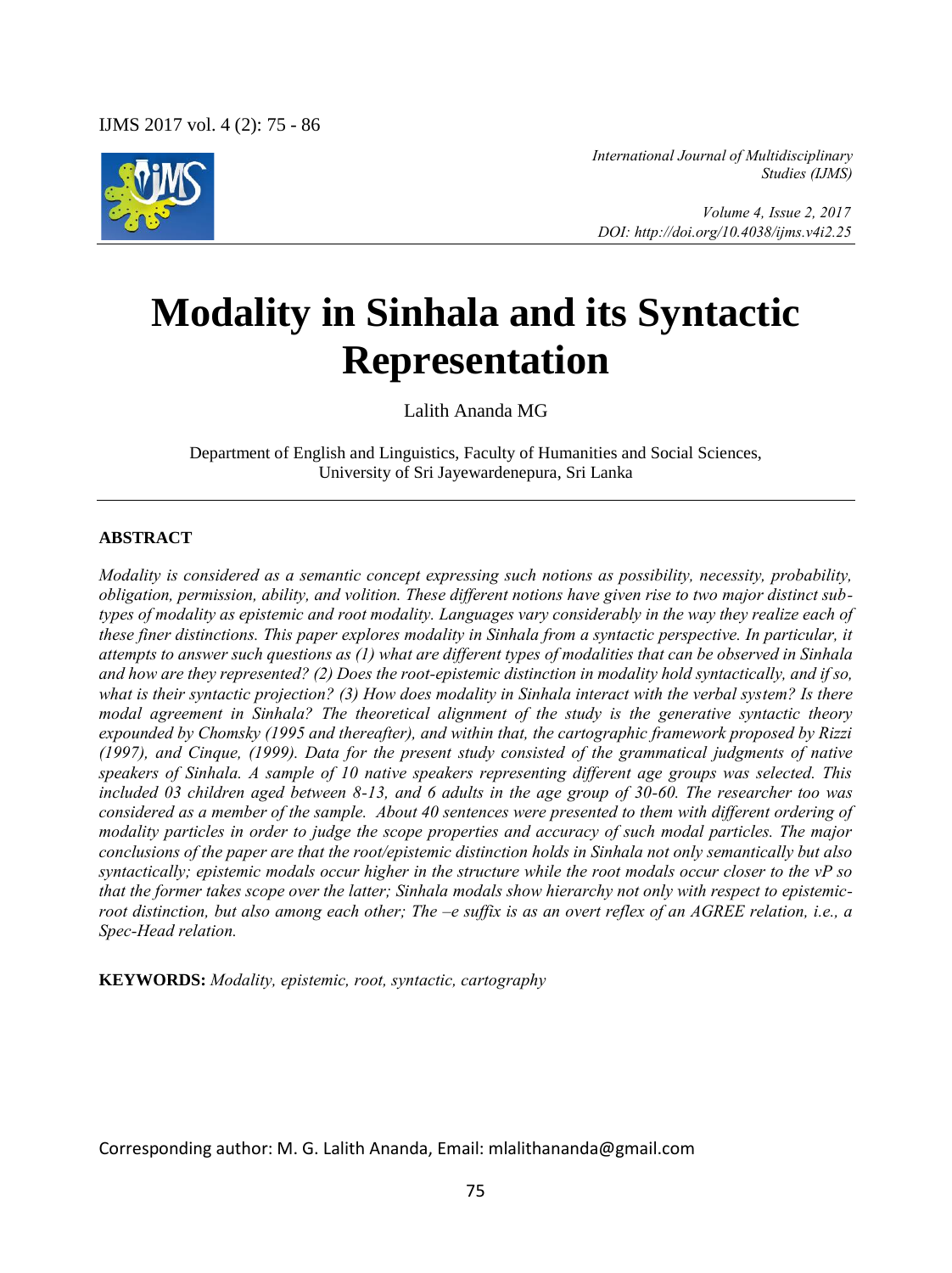## **1. INTRODUCTION**

Modality is considered as a semantic concept which can be expressed syntactically by modal verbs, imperatives, verbal inflection, modal adverbs and modal particles. Often, mood can be expressed through modality, thereby obscuring the distinction between the two. Cinque (1999) treats mood and modality together following tradition, but also because the same category may be expressed via mood in one language and with a modal in another, in a manner suggestive of a close link between the two.

Mood is often treated as a grammatical category, morphologically marked on the verb, and expressing the subjective attitude of the speaker towards the state of affairs described by the utterance. According to Thieroff, mood, or, more precisely, morphological mood, is a morphological category of the verb, just as are the verbal categories person, number, aspect, tense, and voice. Mood categories express modalities such as orders, wishes, (non-) factivity, (non-)reality and the like (Thieroff, R; 2010, 02). Modality, on the other hand, is considered as a semantic concept expressing such notions as possibility, necessity, probability, obligation, permission, ability, and volition. These different notions have given rise to two major distinct sub-types of modality as epistemic and root modality. Languages vary considerably in the way they realize each of these finer distinctions. Epistemic interpretations are speaker-oriented, or, in the case of embedded clauses, matrix-subject oriented qualification or modification of the truth of a proposition. The root interpretations involve the will, ability, permission or obligation to perform some action or bring about some state of affairs. Nevertheless, sentences are often ambiguous between the two readings (Barbiers; 2002, 02).

Nordstrom (2010) divides modality into three different domains. That is, in addition to Palmer's propositional and event modality distinction, Nordstrom adds a further domain-- speech act (speaker oriented) modality. She argues that Palmer's (2001) unification of all modality categories into one super-category, modality, with assertion as the relevant feature and realis-irrealis as its binary values is too wide and conceptually vague. She proposes the following scope relations for these three modality types: (Nordstrom 2010: 15).

(speech act modality (propositional modality (tense (aspect (event modality (voice (valence  $(verb))))))))$ 

Nordstrom's speech act modality includes imperative, hortative, jussive, prohibitive, optative, and interrogative, while propositional modality includes epistemic, evidential, indicative-subjunctive, realis/irrealis and conditional modality. The third category, event modality includes deontic modality and dynamic modality.

Palmer (2001) observes that there is considerable variation in the ways that languages deal with grammatical categories, and there is probably more variation with modality than with other categories. He observes that one language may mark commands as irrealis, another may mark them as realis, while yet another may not treat them as part of a system of modality at all.

Modality interacts with other modules of the grammar such as tense and aspect so that a distinct boundary between each is difficult to mark out. In notional terms, all three are concerned with the event or situation reported by the utterance. Tense is concerned with the time of the event: aspect with the nature of the event, particularly its internal structure, while modality is concerned with the status of the proposition that describes the event (Palmer: 2001).

Sinhala has a number of particles/suffixes to convey modality. They can attach to any lexical category in an agglutinative fashion and take scope over the domain to the left. When the clause bears one of these particles, the verb takes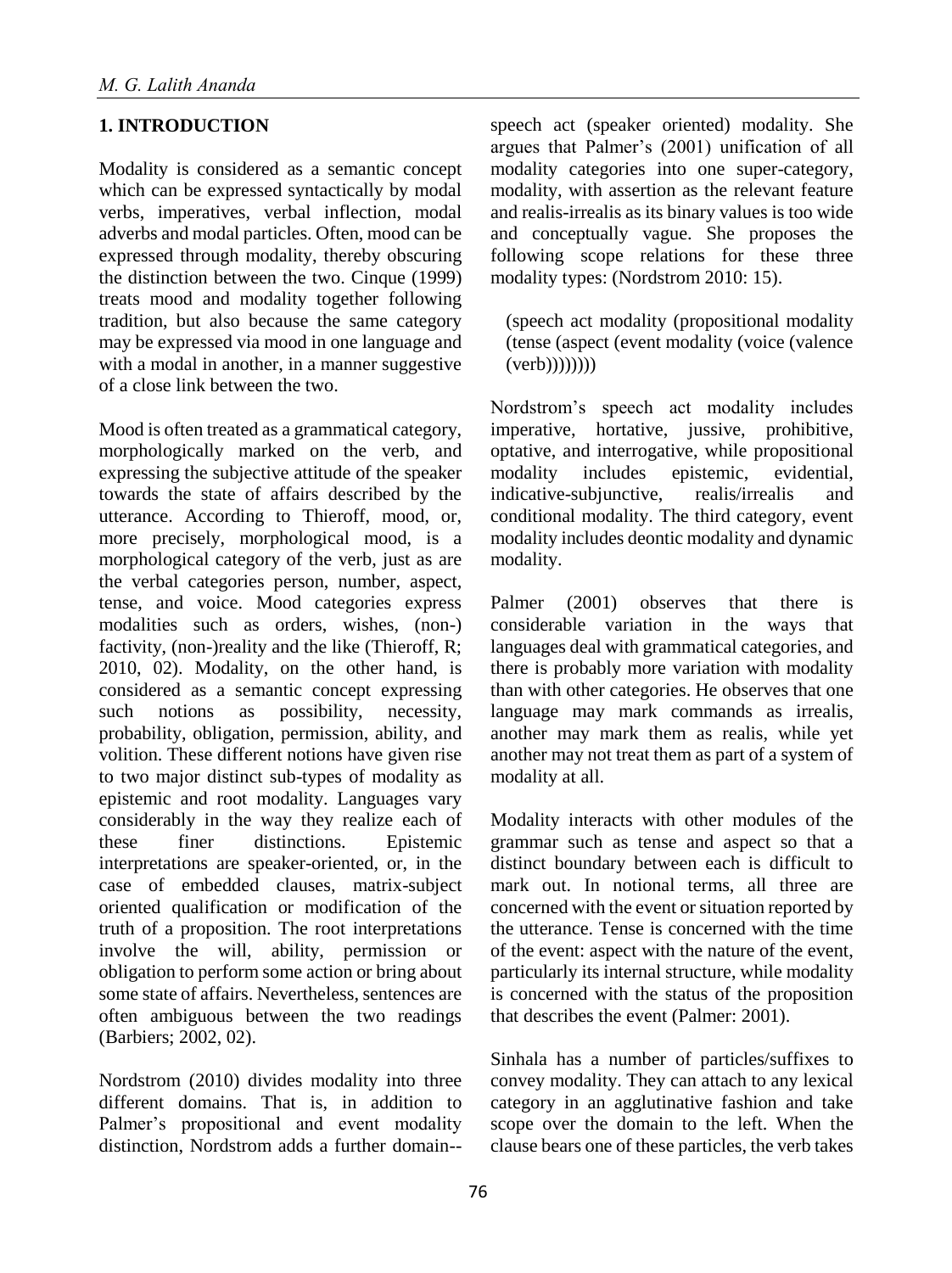a special e-ending (2), as opposed to neutral aending (1).

| 1) Nimal               |  | kaareka seeduwa |
|------------------------|--|-----------------|
| Nimal(Nom) car         |  | washed          |
| 'Nimal washed the car' |  |                 |

2) Nimal **lu** kaareka seeduwE Nimal (Nom) **EVID** car washed-**E** 'Nimal, it is said, was the one who washed the car'

Example (1) is a neutral sentence. In (2), the subject, Nimal, is exclusively in the (narrow) scope of the evidential modal particle (Karunatillake (1992) labels "lu" as a reportive marker which is used when someone is reporting or relaying information as to what someone else said), i.e. the evidential report is about Nimal, and the verb takes the E-ending (as opposed to neutral/declarative –a ending).

The same particle can attach at the clausal level, and then the whole clause comes under the (wide) scope of that particle (3). However, in this instance, the e-morphology does not surface.

3)Nimal kaareka seeduwa **lu** Nimal (Nom) car washed **EVID** 'It is said that Nimal washed the car'

This differential behavior of the –e suffix highlights among other things: (1) it is not simply the modal particle that determines the contrastive discourse interpretation, but the verbal inflection also takes part in this process. (2) It shows the scope marking potential of the discourse particle and the corresponding verbal morphology (Karunatillake (1992) calls this particular verb form with the  $-e$  suffix "emphatic verb". However, he does not attempt a separate analysis of  $-e$ ). That is, when the modal particle attaches to any phrase level constituent, the verb inflects for  $-e$ . This creates a set of alternatives out of which one individual/entity is given saliency. But, when the same particle attaches to the whole clause, it

does not inflect for the–e suffix indicating that the alternative set is not available in this instance.

This paper explores modality in Sinhala from a syntactic perspective. In particular, it attempts to answer such questions as (1) what are different types of modalities that can be observed in Sinhala and how are they represented? (2) Does the root-epistemic distinction in modality hold syntactically, and if so, what is their syntactic projection? (3) How does modality in Sinhala interact with the verbal system? Is there modal agreement in Sinhala?

## **2. BACKGROUND**

Gair (1998) discusses the e-suffix as a special marking on the tensed verb which occurs in the focus construction. He concludes that the esuffix indicates that the focus is external to the verb- that is, that the focus does not include the verb. He generalizes that the clitics/ particles such as *da* (question), *yi* (emphasis or limitation), *tamai* (certainly, forsooth), *lu*  (reportative) and *nan* (if) are Focus particles. Their occurrence on any constituent other than the verb requires the presence of the e-suffix.

Hagstrom (1998) discusses the WH question formation extensively by examining the syntax, morphology, and semantics of questions. Consequently he investigates the movement of the Q-particle (da) in Sinhala, the nature of the movement involved, constraints on movement, and the co-relation of Q-particle with emorphology on the verb. Further, he discusses the Focus construction of Sinhala in relation to the question formation as the Q-particle "da" shows a similar distribution and shares similar scope marking properties.

Hagstrom maintains that the role of e-suffix is central to the understanding of the movement relation and establishing the identity of the moving particle/constituent. He proposes that e-Suffix serves a scope marking function that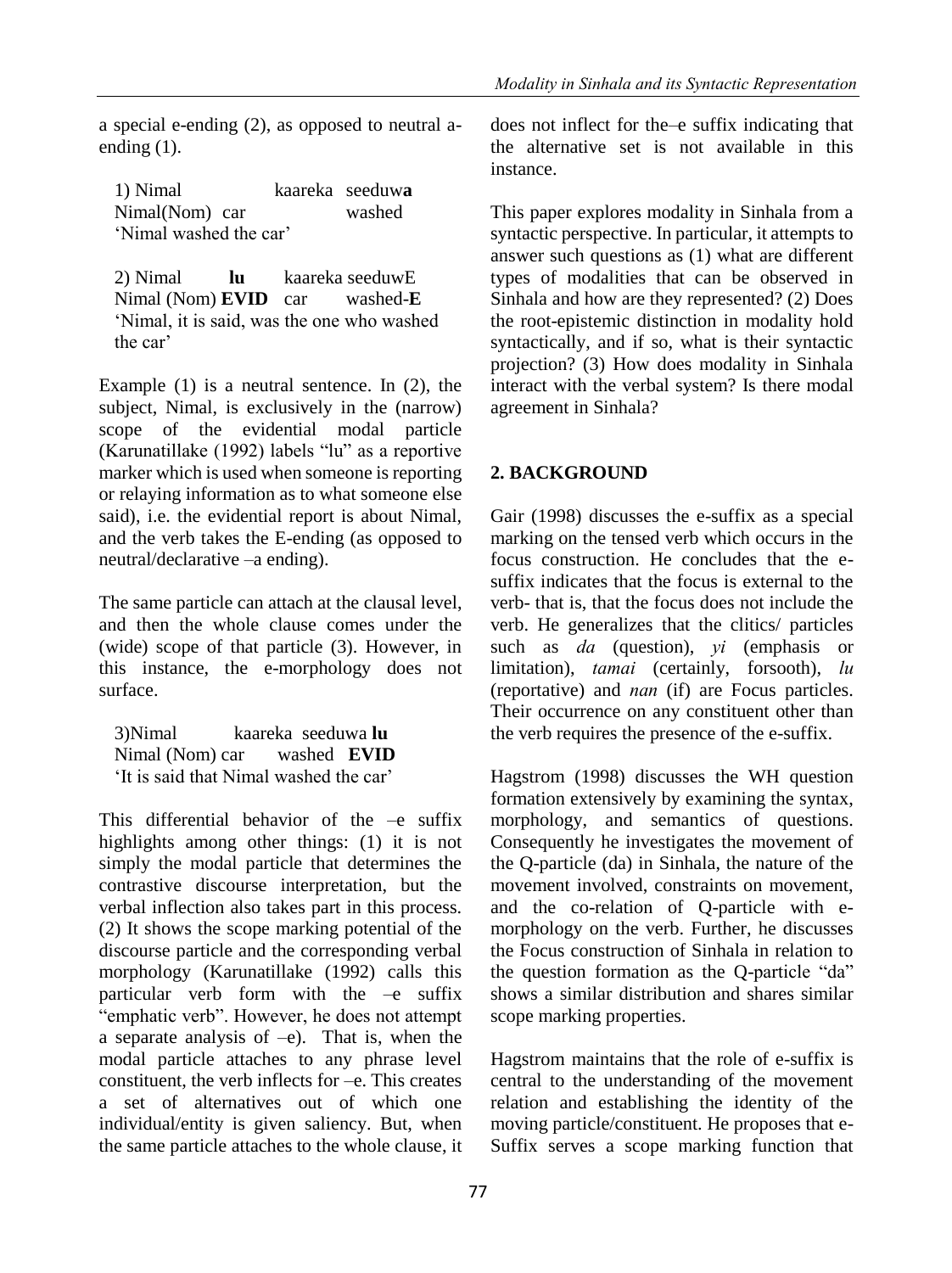depends on the distribution of the Q particle. Where Q (da) is clause internal, the embedded verb is marked with –e, but a clause peripheral Q (da) does not trigger -e on the verb. He identifies a strong syntactic parallel between WH and Focus on the basis of the above distributional evidence. He concludes that the emorpheme is a morphological reflection of an unchecked feature and suffixation of the Q-head "da" or the focus head "tamai" can check this feature via movement.

Heenadeerage (2002) examines the role of the esuffix in the context of the Sinhala focus construction. He identifies three distinct types of focus in Sinhala as Constituent Focus, Predicate Focus, and Clause-Final Focus. Constituent focus corresponds to morphological marking of focus with a focus particle where a pre-verbal constituent followed by the focus marker receives focus in the discourse. In this case the verb is e-marked. Predicate focus refers to the propositional focus where a focus particle occurs in the clause final position so that the whole proposition is focused. This does not trigger e- on the verb.

The post verbal position (with the verb emarked) where a constituent receives focus is identified as Clause Final focus. This is also identified as syntactic focus in literature. He too lists the modal particles as focus markers so that they share the same structural position and distribution.

Kariyakarawana (1998) investigates the focus phenomena of Sinhala in the theoretical framework of Government and Binding (Chomsky: 1981, 1982, and 1986 a, b) and attempts at a comprehensive analysis of the focus construction. His critical examination of focus includes the cleft construction, WH movement, focus particles, focus and presupposition, and the verb marking. He lists the particles *lu* (reportative), *da* (interrogative), *ne* (tag), *tamai* (Foc) as focus markers that make any constituent immediately preceding one of them morphologically focused and observes that

they attribute a contrastive meaning to the whole proposition, or a constituent that comes under the scope of such a particle thereby contributing to the propositional focus/constituent focus dichotomy. He generalize that the different particles that encode some degree of focus and have a similar distribution are focus particles. Consequently, a critical investigation of the modal particles and their syntactic representation has not been attempted.

Chao Ting Tim Chou, and Sujeeva Hettiarachchi (2016), based on the volitive-involitive distinction of the Sinhala verb argue that the subject of a volitive verb moves to Spec TP to receive Nominative structural case from Finite T, and A-movement in Sinhala is driven by case valuation, rather than by a universal EPP structural requirement on T. They point out that much of the existing analyses along default Nominative and inherent/lexical/quirky cases (Gair, 1990 a,b; Inman, 1990, Beavers and Zubair, 2010, 2013) do not capture the Sinhala facts properly in this regard. Crucial to their analysis is the epistemic-deontic modal distinction, both realized in Sinhala by the modal *puluwan* (can) with differential case marking properties. They argue, with sufficient empirical and theoretical justification that the epistemic modal interpretation is yielded when the epistemic modal is treated as a one-place raising predicate, whereas the deontic root modal interpretation is yielded when the root modal is treated as a control predicate. Thus, deontic modal assigns Dative case to its surface subject which is the thematic subject of the Deontic modal, whereas the surface subject in sentences with epistemic modals originate in the infinitival clause which require their raising to matrix Spec TP for Nominative case.

The present study differs from all the above in a number of crucial ways. In what follows I attempt to motivate the argument for the syntactic distinction between epistemic-root modals in terms of their hierarchy between themselves and within different realizations of each type (along Cinque, 1999; Zagona, 2007)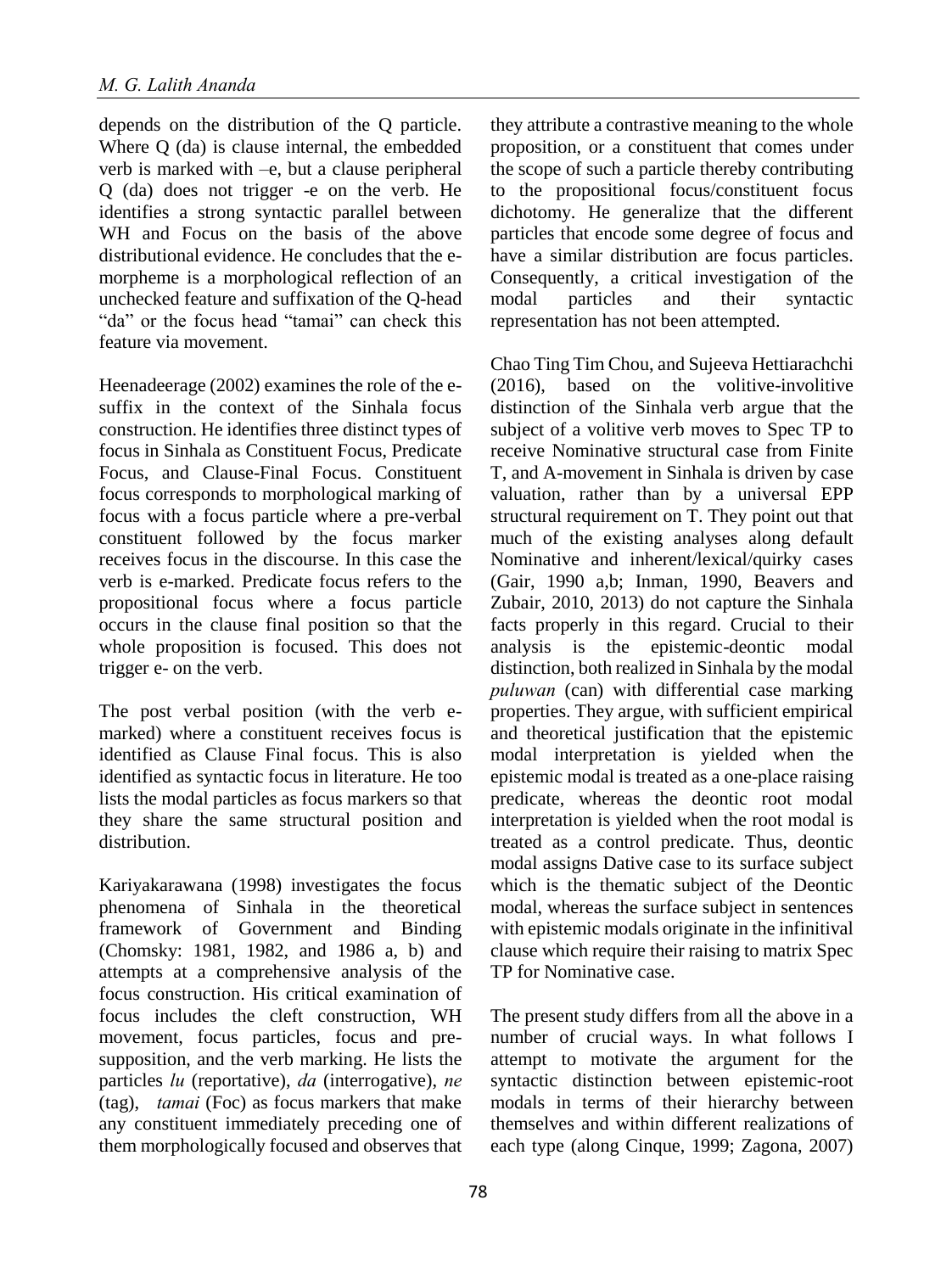to account for the e- morpheme that surfaces when there is a discourse related particle in the clause, their different scope properties, their occurrence within both root and embedded peripheries, and also to present an argument (along Miyagawa, 2010 for Japanese) for Modal agreement in the absence of Phi-agreement in Sinhala. As shown above, none of the above studies attempt a sufficient syntactic analysis of epistemic and root modals as their focus is on some other aspects of Sinhala syntax. Also, they do not follow a cartographic approach, as quite understandable, some of their work are precartographic. Also, their work do not sufficiently capture the strongly visible interaction between discourse phenomena and morphology of the Sinhala clause.

### **3. METHODOLOGY**

### **3.1. Data**

Data for the present study consisted of the grammatical judgments of native speakers of Sinhala. Since the aim of generative syntax is to model the native speaker competence by examining his performance, this study too relied on such native speaker grammatical judgments. Although the researcher himself is a native speaker of Sinhala, it was still necessary to rely on a rather larger corpus. Hence, a sample of 10 native speakers representing different age groups was selected. This included 03 children aged between 8-13, and 6 adults in the age group of 30-60. The researcher too was considered as a member of the sample. About 40 sentences were presented to them with different ordering of modality particles. This was necessary in order to judge the scope properties of such modal particles, in addition to testing accuracy of the utterances. The utterances included both matrix and embedded sentences.

### **3.2. Theoretical Framework**

In recent times, cartographic approaches have attempted to present a unified picture

incorporating all these domains of language structure and language use. The cartographic project assumes the existence of a large number of functional categories, and attempts to map out the universal hierarchy by which they are ordered. Since the cartographic project is grounded in the generative enterprise, naturally, the ultimate aim is to understand and model the nature of the language faculty.

The underlying assumption is that all languages involve the same functional sequence and the same principles of phrase and clause composition, although they may differ in the movements they admit and in the projections that are overtly realized (Cinque 2006: 4-5). Consequently, their typological and universal orientation has contributed to our understanding of the structure of UG. Notably the cartographies of Cinque (1999), and Rizzi (1997, 1999, 2004) have focused on the different domains of the clause with a view to finding a universal framework, so that their representation in UG can be better understood.

The recent studies in the left periphery of the clause by Rizzi (1997, 1999), and Cinque (1999), have far reaching theoretical and empirical implications for further research on the clause structure of individual languages. Rizzi argues for a multiple layer approach to CP with two distinct head positions, FORCE and FINITENESS, interacting with two interfaces and activating a Topic Focus field. The Csystem is interpreted as an interface between two layers of an information system, one interfacing with the domain of discourse - typing the clause as interrogative, relative, adverbial, etc., -- and the other interfacing with the domain of the sentence - expressing the content within IP, and determining its finiteness properties.

Accordingly, the information contained in the higher structure is called the specification of Force (or Force) and the lower, more inwardlooking structure headed by IP, as Finiteness. Unlike the Force-Finite system, which is an essential part of the C-system present whenever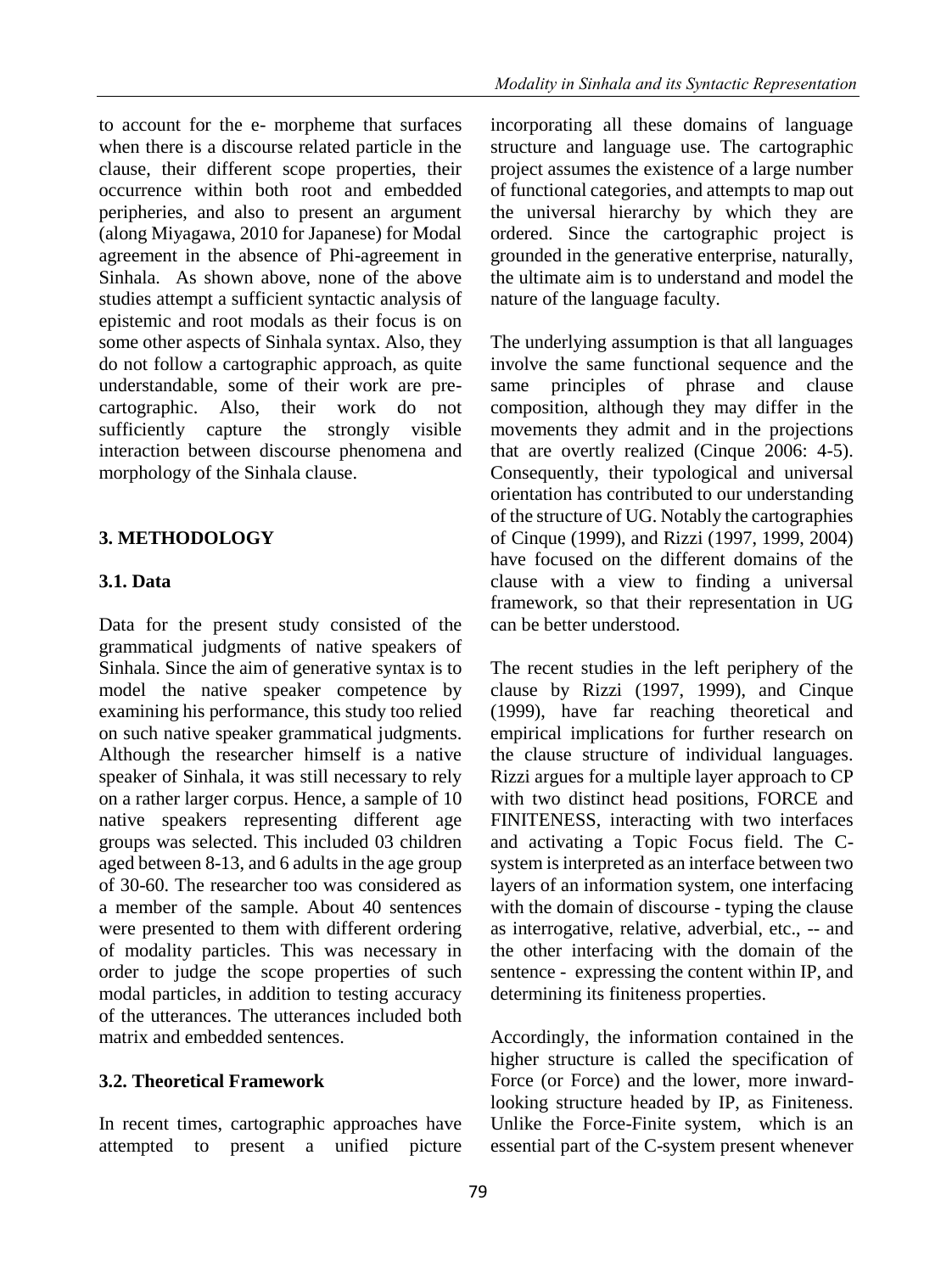there is a CP, the topic-focus field is present in the structure only when it is activated, that is, when a constituent bearing topic or focus needs to be licensed by a Spec-Head criterion. Since Force and Finiteness closes off the C-system upward and downward, the topic-focus field is located between the two C-Heads on either side as shown below.

…..Force…… (Topic)…… (Focus)……..Fin IP

The positions occupied by Force and Finiteness are justified on empirical grounds using the behavior of complementizers "di" and "che" in Italian (which Rizzi says is applicable to Romance in general).

Cinque (1999) proposes a universal hierarchy of functional heads represented by moods/modalities/tenses/and aspects which construct the natural language clause. Based on a wealth of cross-linguistic evidence, Cinque (1999) builds up the argument, that natural language clause is a construct of Moods, Modals, Tenses, and Aspects. He argues that these major clause-building categories are rigidly hierarchically ordered with respect to each other, as in (4) (Cinque (1999: 56):

(4) MOOD speech act > MOOD evaluative > MOOD evidential > MOOD epistemic >  $T(Past) > T(Fature) > MOOD$  (Ir)realis ASP habitual  $> T(Anterior) > ASP$  perfect > ASP retrospective > ASP durative > ASP progressive > ASP prospective / MOD root > VOICE > ASP celerative> ASP  $complete > ASP(semel)$  repetitive  $>ASP$ iterative

Cinque further proposes that adverb phrases are unique specifiers of this fixed universal ordering of the set of Moods, Modals, Tenses, and Aspects.

Consequently, the above two proposals provide strong motivation to explore the modal particles of Sinhala in a similar theoretical framework.

#### **4. ANALYSIS**

#### **4.1. Epistemic and Root Modals in Sinhala**

Palmer (2001) divides modality into two domains: propositional modality and event modality, where the former stands for the speaker's attitude to the truth value or factual status of the proposition, and the latter concerns the conditions on the agent with respect to the main event. Epistemic and evidential systems are the two main types of propositional modality, while deontic and dynamic are the two main types of event modality. Viewed from this broader perspective, epistemic modality is then a quite broad class that includes a number of other modal types that relate to the status of the proposition. Similarly, event modality corresponds to the root modality which relates to obligation, permission, ability, and willingness. According to Cinque (1999), epistemic modality expresses the speaker's degree of confidence about the truth of the proposition (based on the kind of information he/she has). Further, in Cinque's functional sequence, epistemic modals and root modals correspond to a structural difference as well: epistemic modals are generated higher in the structure and have scope over the root modals.

In my analysis of modality, I will follow the directions set by Palmer (2001). Sinhala expresses a number of modalities which are realized in the form of particles and lexical words. Interpretively, they correspond to the epistemic root distinction. We will examine whether this distinction holds structurally too in our detailed examination of each in later sections. Epistemic modals include the evidential, evaluative, interrogative and irrealis. Root modals include the modals denoting ability, possibility/probability and permission. In my discussion, I will keep basically to the epistemic-root distinction and consider epistemic as a broader category that subsumes the modalities evidential, evaluative, and epistemic. But, I will refer to these individual modal categories by their respective labels as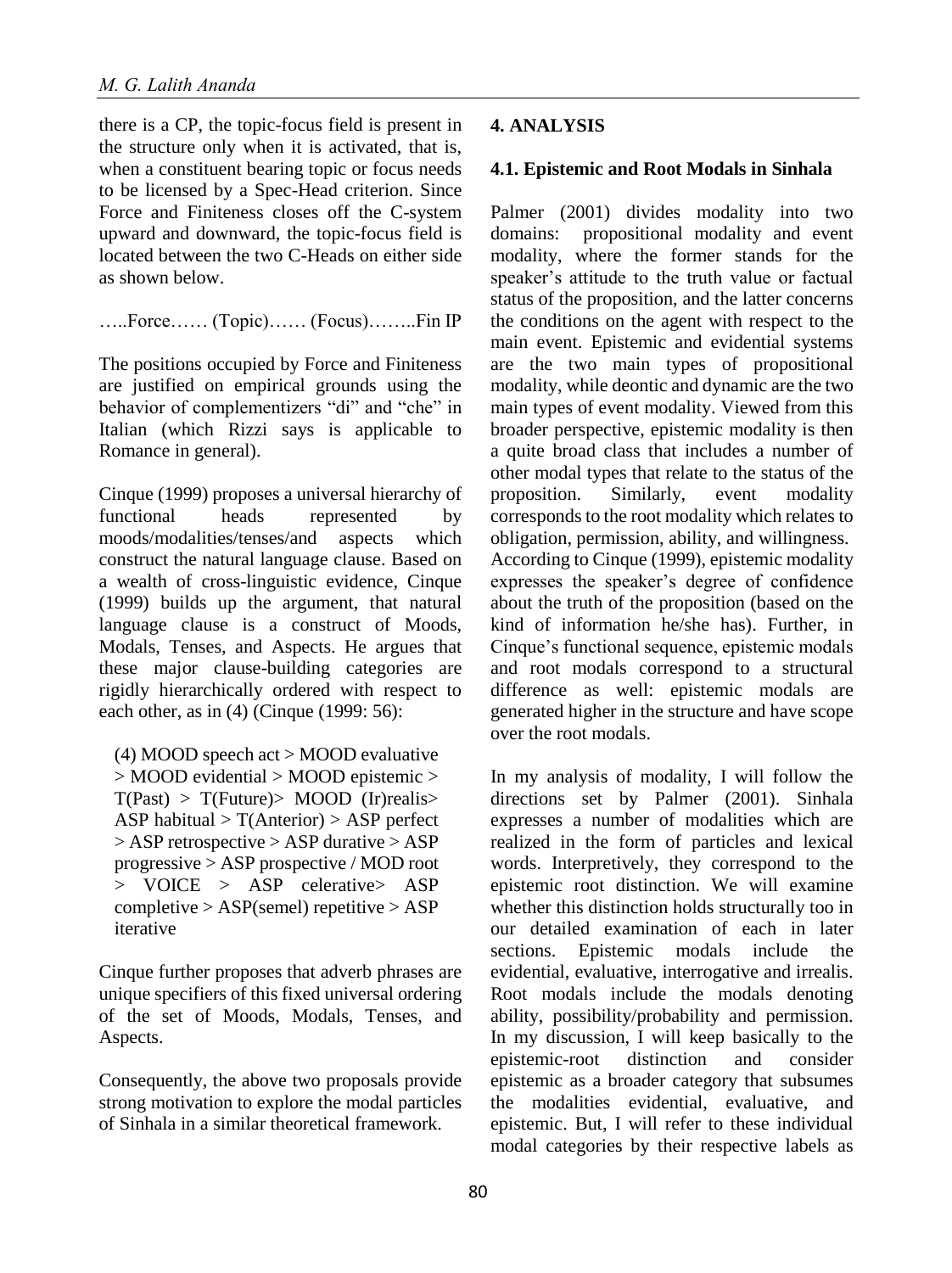evidential, evaluative etc. Similarly, in the case of root modals, I will refer to them by their individual labels as root-ability, root-possibility etc. Table (1) lists such modals/lexical words denoting both types of modality in Sinhala.

**Table 1.** Epistemic and Root Modals in Sinhala

| <b>Broad type</b> | Category      | Modal     | Example (kapanava: cut)                                       |  |
|-------------------|---------------|-----------|---------------------------------------------------------------|--|
| Epistemic         | Evidential    | -lu       | Nimal<br>gaha kapanava-lu                                     |  |
| modals            |               |           | Nimal(Nom) tree cut(PRS)- EVID                                |  |
|                   |               |           | It is said, Nimal is cutting the tree                         |  |
|                   | Evaluative    | -ne       | Nimal<br>gaha kapanava-ne                                     |  |
|                   |               |           | Nimal(Nom) tree cut(PRS)EVAL                                  |  |
|                   |               |           | Nimal is cutting the tree (evaluation/shared information)     |  |
|                   | Interrogative | -da       | gaha kapanava-da?<br>Nimal                                    |  |
|                   |               |           | Nimal(Nom) tree $cut(PRS) - Q$                                |  |
|                   |               |           | Is Nimal cutting the tree                                     |  |
|                   | Irrealis      | -ta       | Nim.<br>gaha kapana bava-ta saakki thiyenava                  |  |
|                   |               |           | Nimal(Nom)tree cut (PTCP) Fin -ta evidence has                |  |
|                   |               |           | There is evidence that Nimal is cutting/going to cut the tree |  |
|                   | Conditional   | oth/thoth | Nimal<br>gaha kaepu-woth mama salli denava                    |  |
|                   |               |           | Nimal(Nom)tree cut-COND I money give(PRS)                     |  |
|                   |               |           | If Nimal cuts the tree, I will give money (to him)            |  |
|                   | Epistemic     | puluwan   | Nimal<br>natanna puluwan                                      |  |
|                   | possibility   |           | Nimal(Nom) dance(INF) possible                                |  |
|                   |               |           | Nimal might dance                                             |  |
| <b>Root</b>       | Ability       | puluwan   | Nimal-ta natanna puluwan                                      |  |
| modals            |               |           | Nimal-DAT dance(INF) can                                      |  |
|                   |               |           | Nimalcan dance                                                |  |
|                   | Permission    | puluwan   | Oya-ta daen yanna puluwan                                     |  |
|                   |               |           | You-DAT now go(INF) can                                       |  |
|                   |               |           | You may go now                                                |  |
|                   |               |           | (you are permitted to go now)                                 |  |

The table illustrates a number of significant properties of Sinhala modals. Of the epistemic modals, evidential, evaluative, epistemic (except epistemic possibility), and interrogative attach to the fully inflected verb, i.e. they attach to the present, past, future, and past participle verbal forms which may be inflected for indicative/ imperative/hortative/volitive/and future/irrealis moods of the verb.

But in root/event modalities, the modalities of ability and permission, only the infinitive/imperative verb forms are allowed. Narrow scope marking by the modal is not possible here.

However, in embedded clauses, the evidential/evaluative cannot have narrow or wide scope, thus indicating that evidentiality/evaluative modality in Sinhala is a root phenomenon. This is further supported by empirical facts as two evidential/evaluative particles (lu/ne) cannot occur in the clause simultaneously, one in the matrix and another in the embedded.

5)\*Nimal [Ajith lu/ne horakam-karapu badu-wagayak] soyanne Nimal [Ajith EVID/EVAL stolen-did goods-certain] look for-E It is said that Nimal is looking for certain goods stolen by Ajith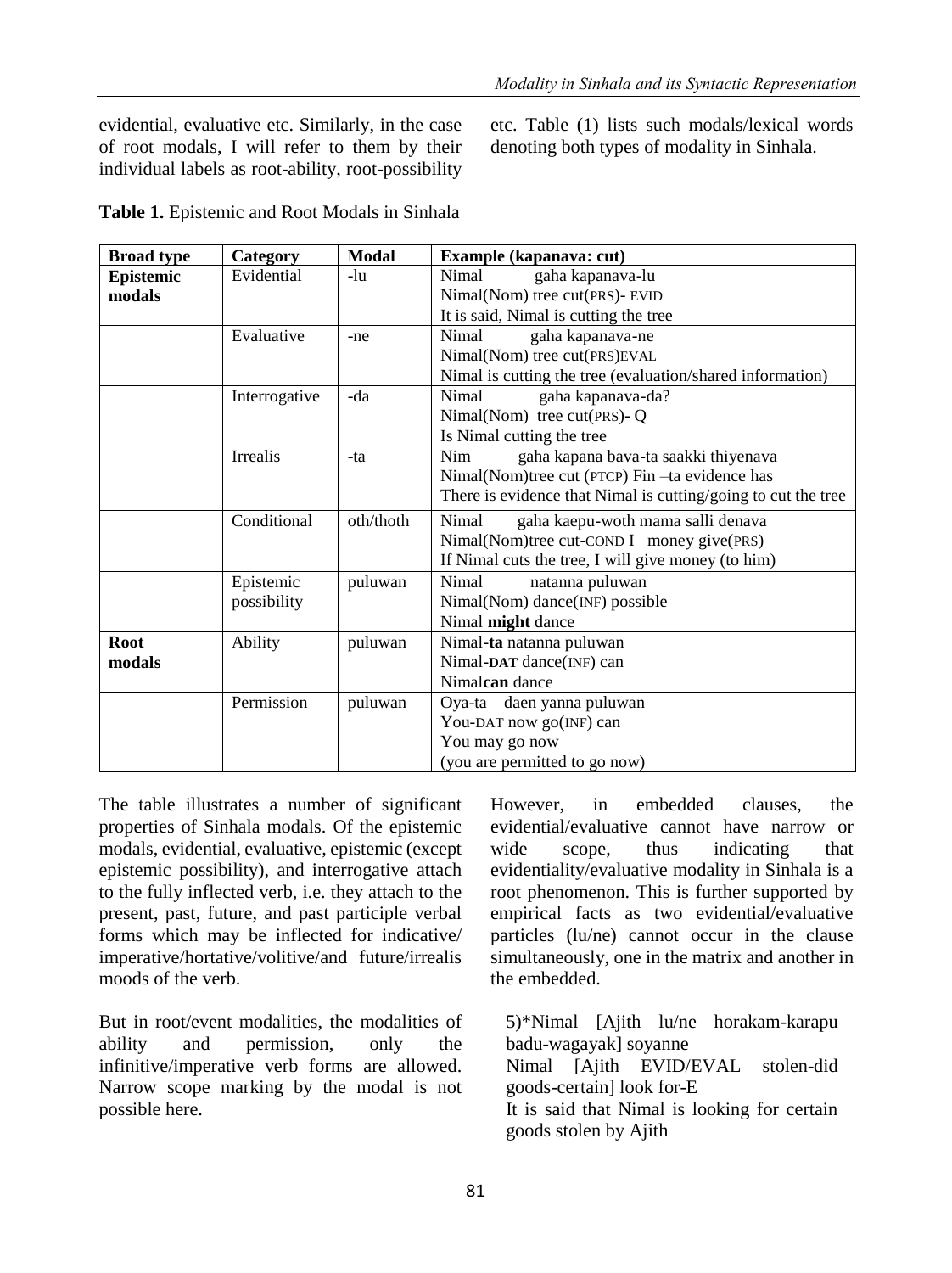The three modals (epistemic possibility, root ability and root permission) can occur in embedded clauses. Table 2 illustrates their properties.

|  | <b>Table 2.</b> Properties of the Modals |  |  |
|--|------------------------------------------|--|--|
|--|------------------------------------------|--|--|

| <b>Property</b>                          | <b>Epis</b><br>modals | <b>Root</b><br><b>Modals</b> |
|------------------------------------------|-----------------------|------------------------------|
| Contrastive narrow scope<br>possible     |                       | X                            |
| -e suffix on the verb in narrow<br>scope |                       | X                            |
| Clausal level scope possible             |                       |                              |
| Occur in root clause                     |                       |                              |
| Occur in embedded clause                 | x                     |                              |

Information structure encoding in Sinhala presents a challenge to the minimalist assumptions where topic/focus related information are considered pragmatic property and hence are not well motivated in the narrow syntax. In Sinhala, the picture is different as focus/modality encoding takes place morphologically through particles. Essentially, then these lexical items/particles should be in the lexicon before they become a Numeration, must have semantic features, and get computed in syntax. Hence, in a way, information structure of the clause is pre-determined.

This indicates that, what drives the derivation cannot be the formal features alone, but the feature composition of the discourse particles too. Therefore, the morphological encoding of modals in Sinhala offers further empirical justification for a cartographic approach. This is not surprising because there are other languages too which realize information packaging overtly through particles/suffixes. Aboh (2010) presents evidence from Kwa and Bantu languages, notably from Gungbe and Zulu for focus encoding through focus markers  $(wE)$ ,  $(ya)$ .

Thus, in line with the cartographic approach adopted by Rizzi  $(1997)$  and Cinque  $(1998)$ , I propose that modal particles in Sinhala (also focus) are distinct functional heads. Their head order is determined by their order of occurrence as shown in the following sections.

Now, where are the epistemic modals in Sinhala located? Cinque (1999) taking examples from a wealth of languages proposes that epistemic modals are located higher than root modals (higher than Tense as well) so that the former has scope over the latter. His hierarchy of functional heads shows that epistemic modals are outside the scope of Tense but within the scope of evaluation time specified in CP (ForceP).

This line of argument is also in line with Stowell (2004). Stowell shows that epistemic modals are construed in relation to the evaluation time of their clause. Stowell concludes that epistemics can have both past and present forms but are associated with the evaluation time of the clause. In line with Cinque (1999), and Stowell (2004) I propose that the epistemic Modals in Sinhala are located in the CP domain, below Force. The evidence for the above claim can be presented as follows.

6)\*Nimal thamai lu/ne gaha kaepuwe Nimal Foc Evid/Eval tree cut (past) 'It is Nimal /as people say it is Nimal who cut the tree'

7) \*Nimal gaha kaepuwa lu/ne thamai Nimal tree cut (past) Evid/Eval Foc 'Nimal cut the tree as people say / indeed'

The examples show that both Focus and Epistemic modal particles cannot co-occur, either in narrow scope marking or in broad scope marking. This further indicates that both Focus and Epistemic Modal compete for the same Head position.

Further evidence for the Head order comes with respect to Tense. Tense is interpreted as a relation between times: Event Time (ET) and Utterance Time (UT). In Mary left, the event time (ET) of Mary's leaving is ordered in relation to the time of speaking, or utterance time (UT). (Zagona, 2007, 23). Epistemic modals are associated with utterance time as an expression of speaker opinion or attitude toward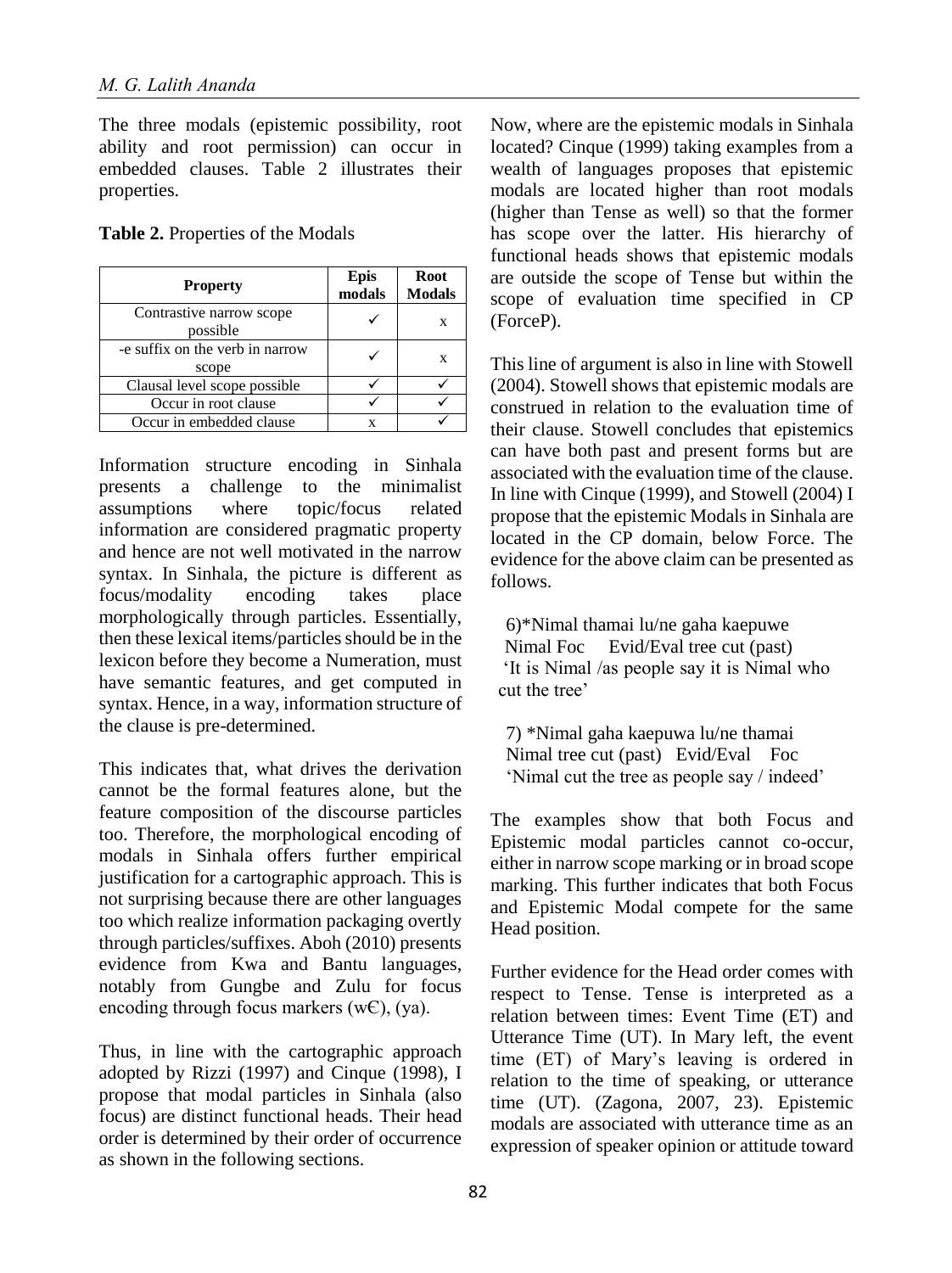the proposition of the clause. It is at UT that the speaker judges the likelihood or proposition of X doing something. Thus, with respect to Tense, the epistemic modal occupies a higher position in Sinhala (8).

8) Lamaya adanna puluwan Child cry (inf) can 'The child might cry' (epistemic possibility) (Modal Evaluation Time = Utterance Time)

The example shows that the epistemic modal has scope over T(ense), (as shown with more evidence in the following section) so that the Head order is (9),

9) Epis>T(ense)

This shows that Epis Head can be somewhere in the CP space, in complementary distribution with Focus.

Now we have to pay attention to the Root modals in line with our argument. The questions that we have to answer are: Do the Root Modals occur lower than epistemic modals and higher/lower than T(ense) in Sinhala? Or do they occur higher than epistemic modals and higher than T(ense)?

Based on the following evidence, I propose that the Root modals occur lower than epistemic modals in Sinhala (10, 11).

10) Nimal-ta natanna puluwan lu ne da? Nimal-DAT dance (INF) can (Root) EVID EVAL Q 'It is said that Nimal can dance, isn't it so?'

11) \*Nimal-ta natanna lu ne da puluwan Nimal-DAT dance (INF) EVID EVAL Q can (Root) 'It is said that Nimal can dance, Cannot he?

The examples indicate that the epistemic modals should occur higher than the Root Modals in Sinhala having the latter in their scope. Hence, the Head order for the two types of modals should be (12),

12) Epis (evid)  $>$  root

In the same way, now we should examine the position of Root modals with respect to T(ense). The following evidence suggest that the Root modals occur lower than Tense (and lower than Epistemic modals) in Sinhala.

13) Lamaya-ta natanna puluwan una Child-Dat dance can(root) Pst 'The child could dance' (Root ability)

In (13) the root modal comes under the scope of T(ense) and the sentence is fine. Here, Modal Evaluation Time (Event Time) precedes UT. Tense scopes over the modal. Thus the Head order for the respective modals should be as in  $(14)$ .



Now we should examine in what ways modality in Sinhala interacts with the verbal system. We noted in the preceding sections that in narrow scope marking of the Epistemic modal, the verb ends in –e form as opposed to neutral/declarative –a form (15, 16)

15) Nimal lu gaha kaepuw-e (\*kaepuw-a) Nimal (Nom) Evid tree cut (Pst-E) (\*Past) 'It is Nimal, as they say, the one who cut the tree'

16) Nimal ne gaha kaepuw-e (\*kaepuw-a)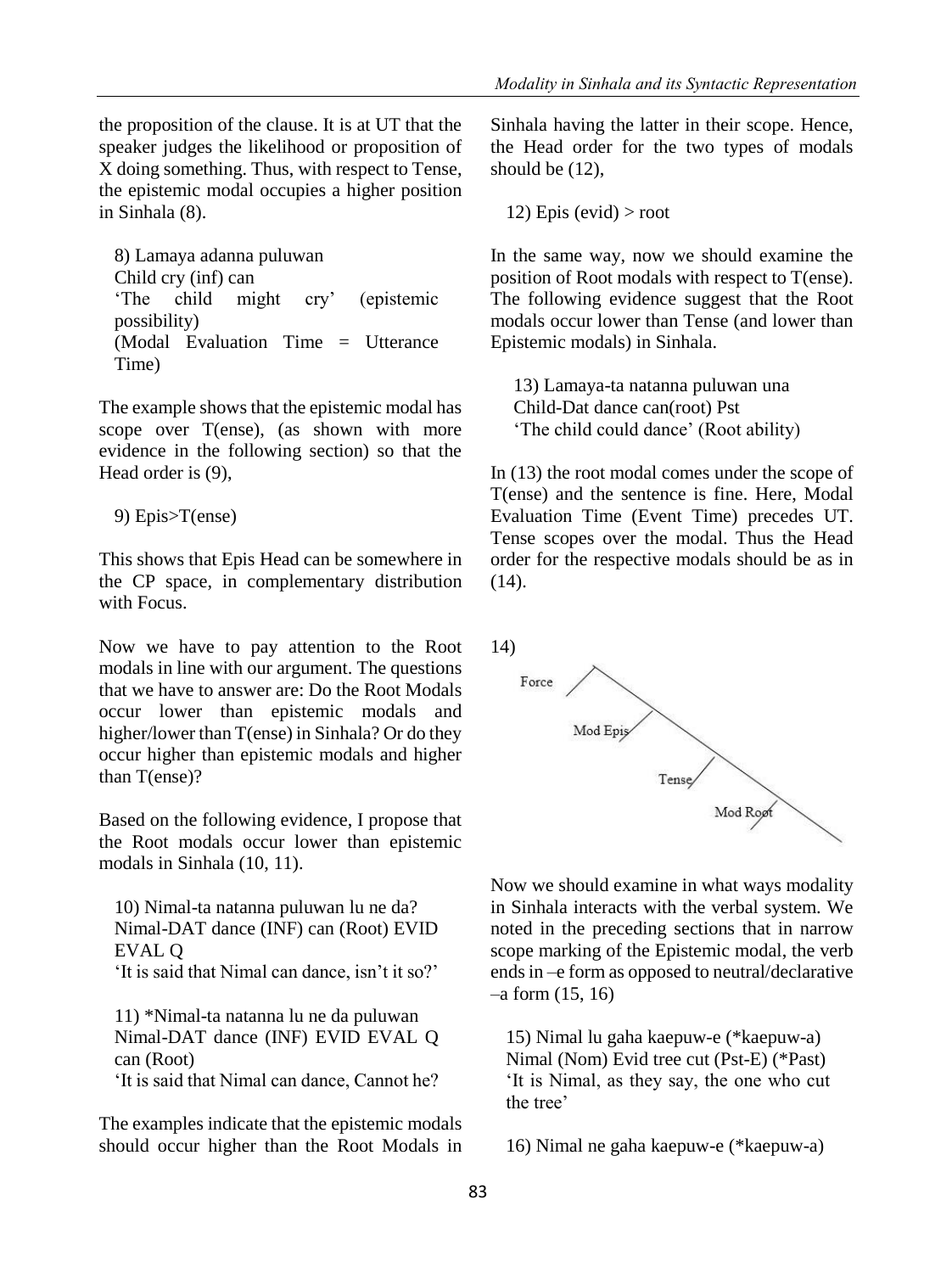Nimal(Nom) Eval tree cut (Pst-E) (\*Past) 'Nimal cut the tree' (disappointment/shared info)

One notable feature of Sinhala is its lack of Agreement, as also noted by Gair, (1998), Hagstrom, (1998), Henadeerage, (2002), Kariyakarawana, (1998), Ananda (2015), Chou & Hettiarachchi (2016), and Weerasooriya (2018) The verb inflects for Tense in Sinhala (example 17). However, the verb does not inflect for person/number/gender agreement (Phiagreement) (example 18).

17) Nimal kaareka soodanava/seeduwa Nimal (Nom car-def wash (Prs)/ wash (Pst) 'Nimal is washing the car/Nimal washed the car'

18) Nimal/mama/api kaareka soodanava/seeduwa Nimal/I/We car-def wash (Prs)/ wash (Pst) 'Nimal/I/We are washing the car' 'Nimal/I/We washed the car'

However, the fact that the verb inflects for the  $$ e form (soodannE/seeduwE) when there is a modal/focus/Q/Wh particle in the clause having narrow scope indicates some form of agreement. I propose that this constitutes modal/focus agreement in Sinhala with a MoodP which has features of both Focus and Modal where both are in complementary distribution with respect to each other. This claim is also in line with Miyagawa (2010) who motivates the argument that topic/focus features are computationally equivalent to Phi-features and trigger agree relations.

I propose that a DP moves to the Spec of the MoodP triggering Spec-Head agreement. And then this whole MoodP moves to Spec ForceP to agree with E suffix of the verb (kaepuwE as opposed to neutral kaepuwA). This emorpheme marks the illocutionary Force of the utterance (19).



#### **5. CONCLUSION**

This paper explored modality in Sinhala from a syntactic perspective. A number of modal particles together with their distribution and properties were identified. Further, it was noted that the root/epistemic distinction holds in Sinhala not only semantically but also syntactically. In line with Cinque (1999), I proposed that epistemic modals occur higher in the structure while the root modals occur closer to the vP so that the former takes scope over the latter. It was shown that Sinhala modals show hierarchy not only with respect to epistemic-root distinction, but also among each other. Further, I considered the –e suffix as an overt reflex of an AGREE relation, i.e., a Spec-Head relation.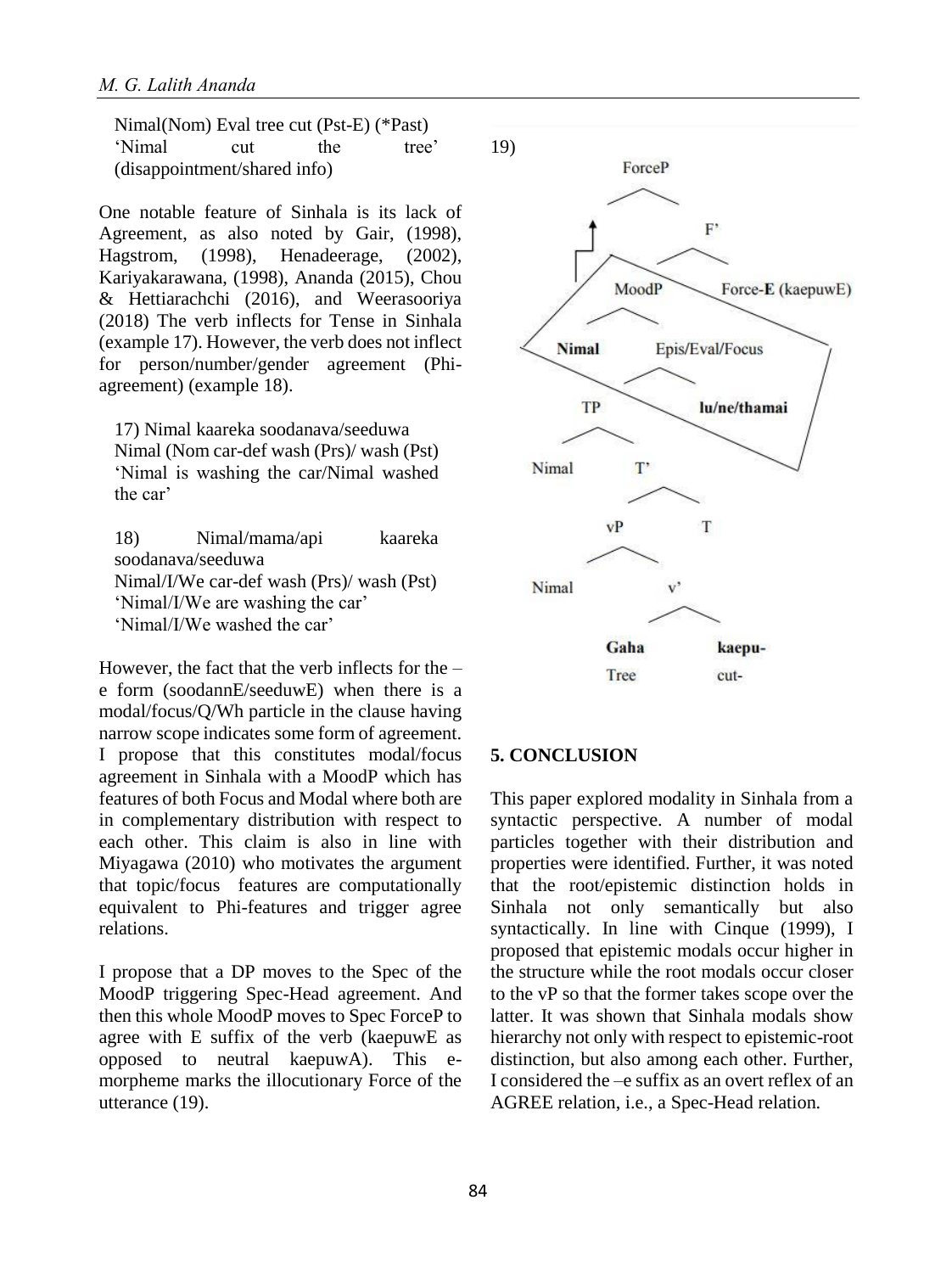Some important implications of the present proposal are that not only does it validate the epistemic-root distinction syntactically as proposed by Cinque (1999) and Zagona (2007), and thus support their argument for the functional head hierarchy, but also makes a claim for the morphology-discourse interface in Sinhala. It also supports the argument along Miyagawa (2010) that discourse features get computed in narrow syntax and thus drive the derivation, just as the formal features do. Hence, the paper offers sufficient scope for future research in Sinhala not only along cartographic approach, but also in the areas of morphologydiscourse interface, syntactic representation of epistemic-root distinction and also case marking properties of the Sinhala verb.

### **REFERENCES**

ANANDA L. The Focus Construction in Sinhala. Germany: Lap Lambert Publishing; 2011.

ANANDA L. Clausal complementation in Sinhala. Unpublished PhD thesis. Jawaharlal Nehru University. 2012.

ANANDA L & PRABATH K. Configurationality and mental grammars; sentences in Sinhala with reduplicated expressions. International Journal of Multidisciplinary Studies. 2016; 3(2): 25-34.

AIKHENVALD AY. Evidentiality. Oxford: Oxford University Press. 2004.

BARBIERS S. An introduction to modality and its interaction with the verbal system. In: Sjef Barbiers (ed.), Modality and its interaction with the verbal system. Amsterdam: John Benjamins. 2002; 1-18.

CHAO TING TIM CHOU & SUJEEVA HETTIARACHCHI. On Sinhala subject case marking and A- movement. Lingua, 177. 2016;17-40.

CHOMSKY N. The Minimalist Program. Cambridge, MA: MIT Press. 1995.

CHOMSKY N. Lectures on government and binding. Dordrecht: Foris. 1981a.

CHOMSKY N. Barriers. Cambridge, Mass: MIT Press. 1986b.

CINQUE G. Adverbs and Functional Heads, A Cross-Linguistic Perspective. Oxford University Press: Oxford. 1999.

CINQUE G. Mapping functional structure: A project. In Guglielmo CINQUE (ed.), Functional structure in DP and IP: The cartography of syntactic structures. Vol. 1, Oxford: Oxford University Press. 2002; 3-11.

CINQUE G. Issues in adverbial syntax. Lingua, 114. 2004; 683-710.

CINQUE G. Restructuring and functional heads: The cartography of syntactic structures. Vol. 4. Oxford: Oxford University Press. 2006.

CINQUE, G. & RIZZI, L. The cartography of syntactic structures. CISCL Working Papers; 2008.

GAIR JW. Studies in South Asian linguistics: Sinhala and other South Asian languages. Selected and edited by Barbara C. Lust. New York & Oxford: Oxford University Press. 1998.

HAGSTROM PA. Decomposing questions. Doctoral dissertation, MIT. 1993.

HENADEERAGE DK. Topics in Sinhala syntax. Doctoral dissertation, Australian National University. 2002.

HETTIARACHCHI S. Sinhala Object Scrambling Revisited. In: Proceedings from the Pennsylvania Linguistics Conference 39, University of Pennsylvania Working Papers in Linguistics. 2015; 21(1).